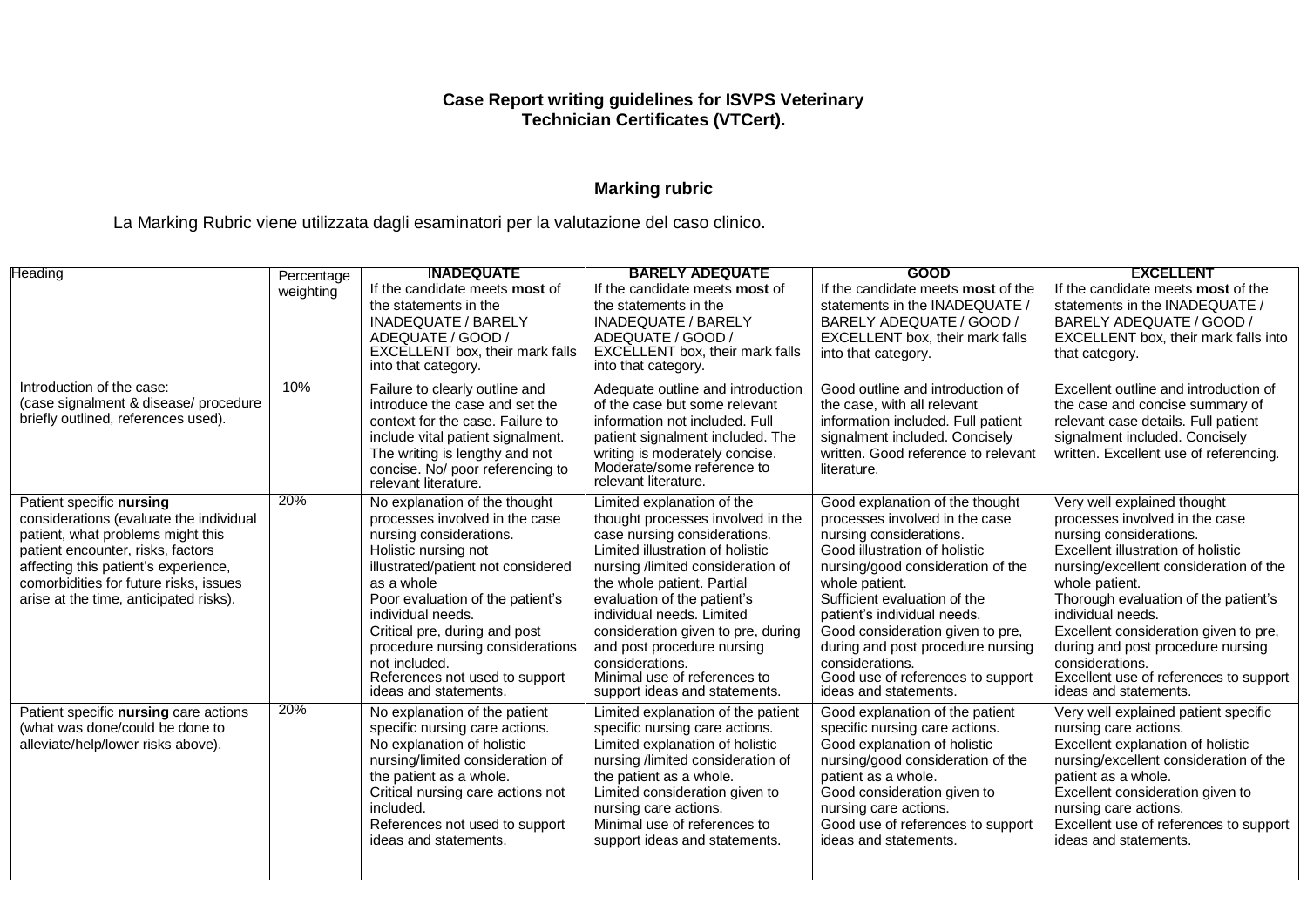| Critical evaluation, discussion and<br>reflection of the nursing<br>considerations identified, and the<br>nursing case actions.<br>(In complicated clinical cases, not all<br>the nursing care can be evaluated,<br>discussed, and reflected upon due to<br>word count limitations therefore the | 25% | No critical evaluation.<br>No case reflection.<br>Poor or no discussion of the<br>nursing aspects of the patient.<br>This section of the case report<br>has solely a descriptive stance<br>and no evaluation, discussion,<br>and reflection.                                                                                                                    | Moderate critical evaluation.<br>Evidence of some case reflection<br>but tending more towards a<br>reporting stance.<br>Moderate discussion of the<br>nursing aspects of the patient.                                                                                                                                                                                                               | Good critical evaluation. Good<br>case reflection provided.<br>Good discussion of the nursing<br>aspects of the patient.<br>A clear link to evidence based<br>veterinary medicine (EBVM).                                                                                                                                                                                                                                           | Excellent critical evaluation.<br>Excellent case reflection provided.<br>Excellent discussion of the nursing<br>aspects of the patient.<br>A well-documented and referenced<br>link to evidence based veterinary<br>medicine (EBVM).                                                                                                                             |
|--------------------------------------------------------------------------------------------------------------------------------------------------------------------------------------------------------------------------------------------------------------------------------------------------|-----|-----------------------------------------------------------------------------------------------------------------------------------------------------------------------------------------------------------------------------------------------------------------------------------------------------------------------------------------------------------------|-----------------------------------------------------------------------------------------------------------------------------------------------------------------------------------------------------------------------------------------------------------------------------------------------------------------------------------------------------------------------------------------------------|-------------------------------------------------------------------------------------------------------------------------------------------------------------------------------------------------------------------------------------------------------------------------------------------------------------------------------------------------------------------------------------------------------------------------------------|------------------------------------------------------------------------------------------------------------------------------------------------------------------------------------------------------------------------------------------------------------------------------------------------------------------------------------------------------------------|
|                                                                                                                                                                                                                                                                                                  |     |                                                                                                                                                                                                                                                                                                                                                                 |                                                                                                                                                                                                                                                                                                                                                                                                     |                                                                                                                                                                                                                                                                                                                                                                                                                                     |                                                                                                                                                                                                                                                                                                                                                                  |
| candidate should select two or three<br>most pertinent nursing care points to<br>discuss).                                                                                                                                                                                                       |     | No link to evidence based<br>veterinary medicine (EBVM).<br>No explanation of holistic<br>nursing/limited consideration of<br>the patient as a whole.                                                                                                                                                                                                           | An ambiguous link to evidence<br>based veterinary medicine<br>(EBVM).<br>Limited explanation of holistic<br>nursing /limited consideration of<br>the patient as a whole.                                                                                                                                                                                                                            | Good explanation of holistic<br>nursing/good consideration of the<br>patient as a whole patient.                                                                                                                                                                                                                                                                                                                                    | Excellent explanation of holistic<br>nursing/excellent consideration of the<br>patient as a whole.                                                                                                                                                                                                                                                               |
| Presentation and scientific writing style                                                                                                                                                                                                                                                        | 15% | No professional scientific and<br>academic writing style used.<br>Jargon and lay terms used.<br>Unprofessional presentation.<br>Case report is disjointed to read.<br>Harvard referencing not used.<br>Little to no referencing included<br>throughout case report (15<br>citations & 10 references<br>required). Inappropriate/<br>unreliable references used. | A poor professional case report<br>with occasional use of<br>appropriate medical terminology.<br>Case report is disjointed to read.<br>Harvard referencing is used.<br>Inadequate number of references<br>and citations (15 citations & 10<br>references required). Some<br>referencing to relevant literature<br>but citation style inconsistent. Not<br>all reference sources are<br>appropriate. | Largely professionally written in<br>scientific and academic style with<br>appropriate use of medical<br>terminology. Case report is fluent<br>to read and flows well. Harvard<br>referencing used. Good number of<br>references used and good number<br>of citations to relevant literature<br>(15 citations & 10 references<br>required). Consistent and<br>appropriate citation style. All<br>reference sources are appropriate. | Professionally written in scientific<br>academic style with appropriate use<br>of medical terminology. Case report is<br>fluent to read and flows well. Harvard<br>referencing used. Consistent<br>referencing style. Excellent<br>referencing of relevant and up to date<br>primary reference literature sources<br>(15 citations & 10 references<br>required). |
| Supporting evidence: patient nursing<br>care records<br>If no supporting evidence included<br>$-(FAIL)$                                                                                                                                                                                          | 10% | Supporting evidence included but<br>very basic with insufficient detail<br>included OR supporting evidence<br>is not anonymised.                                                                                                                                                                                                                                | Supporting evidence included but<br>some important material is<br>missing. Supporting evidence is<br>anonymised.                                                                                                                                                                                                                                                                                    | Supporting evidence included with<br>good nursing detail present.<br>Supporting evidence is<br>anonymised                                                                                                                                                                                                                                                                                                                           | Supporting evidence included with<br>excellent nursing detail present.<br>Supporting evidence is anonymised.                                                                                                                                                                                                                                                     |
| Ethical concern / patient welfare                                                                                                                                                                                                                                                                |     | Serious concerns regarding<br>ethical consideration and/or<br>patient welfare within any<br>section of the case report.<br>This includes any situation<br>where a patient or staff were<br>exposed to harm. (FAIL)                                                                                                                                              |                                                                                                                                                                                                                                                                                                                                                                                                     |                                                                                                                                                                                                                                                                                                                                                                                                                                     |                                                                                                                                                                                                                                                                                                                                                                  |
| Case report not anonymised                                                                                                                                                                                                                                                                       |     | Return to candidate unmarked.<br>(FAIL)                                                                                                                                                                                                                                                                                                                         |                                                                                                                                                                                                                                                                                                                                                                                                     |                                                                                                                                                                                                                                                                                                                                                                                                                                     |                                                                                                                                                                                                                                                                                                                                                                  |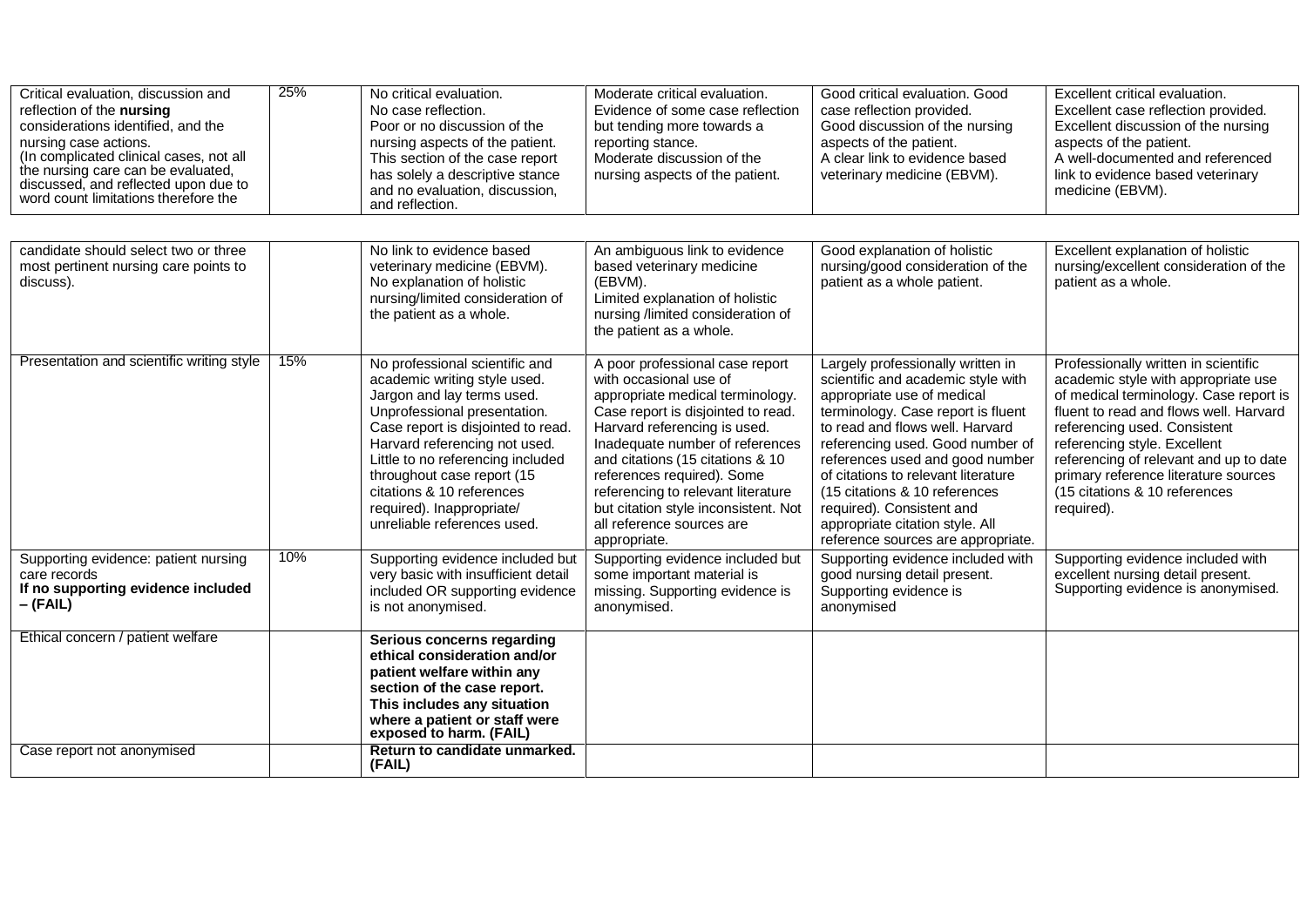**Linee guida per la stesura di un case report**

#### *In che cosa consiste la valutazione?*

La prova d'esame consiste nello scrivere un case report di 2000-2500 parole, incentrato sull'assistenza infermieristica di un paziente all'interno della disciplina specifica del *Certificate* per Tecnici Veterinari ISVPS al quale si è iscritti.

Ad esempio, se attualmente lavora come Tecnico Veterinario e frequenta l'itinerario didattico accreditato ISVPS in Surgical Nursing, il suo caso clinico dovrebbe concentrarsi sulle pratiche infermieristiche connesse a questo argomento.

Il case report deve essere incentrato sugli aspetti infermieristici riguardanti il paziente; il punto focale del caso clinico non deve essere né la condizione specifica del paziente né le procedure a cui è stato sottoposto, ma l'assistenza infermieristica al paziente, in base alle sue esigenze specifiche ed individuali.

# *Perché richiediamo questa valutazione?*

Lo scopo del case report è che i candidati valutino e analizzino il paziente, risolvano i problemi e formulino un giudizio informato per quanto riguarda l'assistenza infermieristica, in modo che quanto appreso dai casi visti precedentemente possa influenzare e migliorare la gestione dei pazienti futuri e portare ad un miglioramento complessivo del benessere dei pazienti.

Il case report consente al candidato di dimostrare la comprensione, l'applicazione, l'analisi e la valutazione degli aspetti infermieristici di un caso clinico. Consente inoltre al candidato di valutare criticamente l'assistenza infermieristica fornita e di riflettere a posteriori su di essa. Il case report si concentra sull'osservazione del paziente nel suo insieme (non solo la specifica procedura o condizione per cui il paziente è ricoverato/curato). Quando si scrive il case report **secondo le indicazioni di ISVPS**, è necessario analizzare le considerazioni infermieristiche e le cure infermieristiche necessarie prima, durante e dopo il ricovero/trattamento. La medicina veterinaria basata sull'evidenza (Evidence Based Veterinary Medicine) informa su come vengono prese le decisioni in materia di assistenza infermieristica; questa evidenza, ricavata dalla letteratura, dovrebbe essere utilizzata come base per la discussione, l'analisi critica e la riflessione nel case report. Il case report è collegato agli obiettivi di apprendimento per il *Certificate.*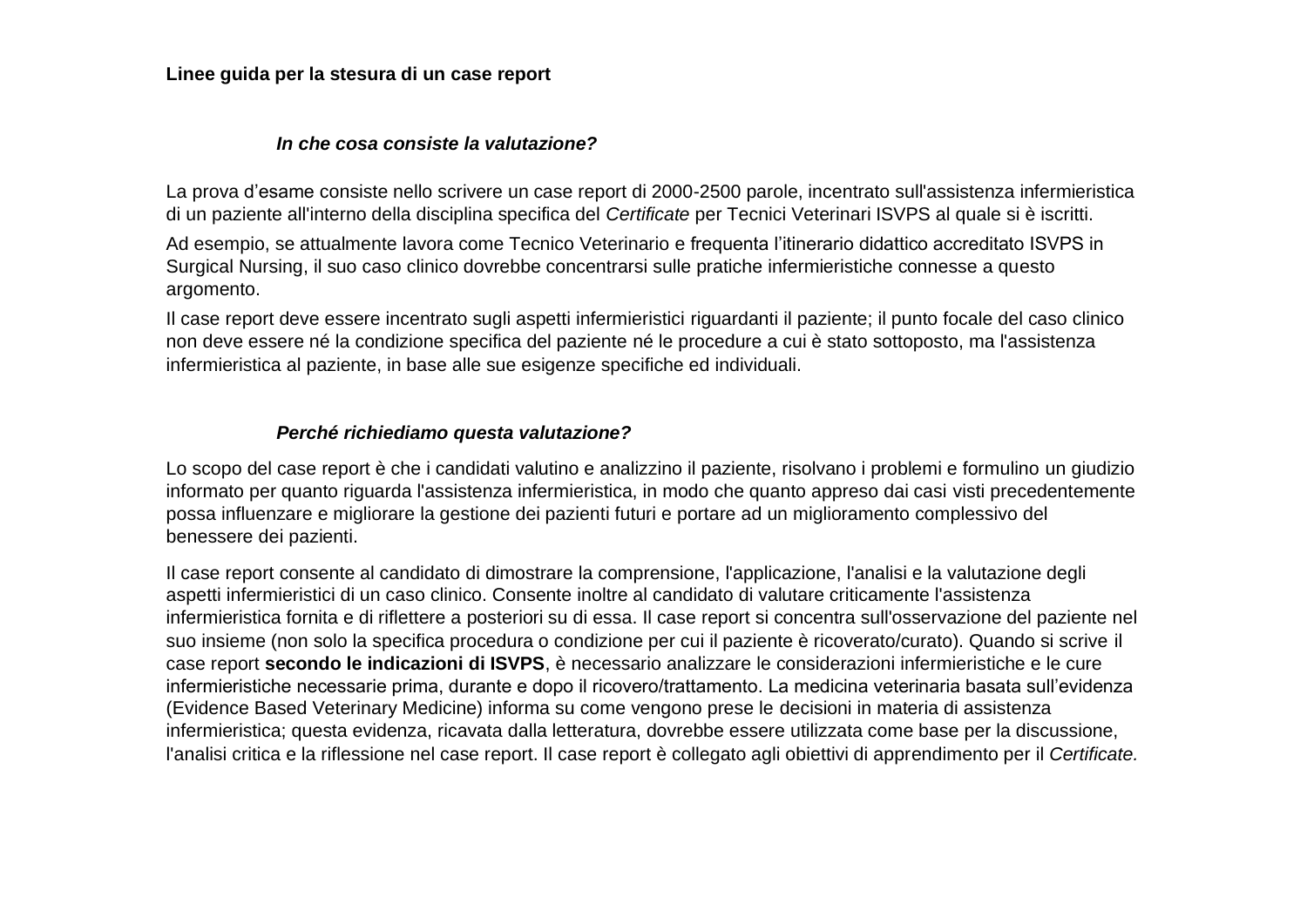# *Quando scrivere il case report?*

Tutti i candidati devono presentare il case report entro la deadline visibile nell'area candidati del sito [www.isvps.org.](http://www.isvps.org/) I candidati hanno tre tentativi per superare questa prova d'esame. ISVPS raccomanda che tutti i moduli di apprendimento del corso siano completati prima di procedere alla stesura del case report, per garantire un corretto apprendimento degli argomenti oggetto del corso. Ciò consentirà di applicare le conoscenze apprese durante il corso nella formulazione di considerazioni sull'assistenza infermieristica del paziente.

# **Come selezionare un caso per il mio case report?**

Dovrebbe selezionare un caso in cui Lei è il principale Tecnico Veterinario che si prende cura del paziente e che comunica con il proprietario. Dovrebbe scegliere un paziente che verrà ricoverato a breve o, nel caso di un paziente ricoverato in emergenza, se possibile è consigliato utilizzare un caso recente. Se si desidera utilizzare un caso più datato, il caso deve essere stato visto non più di sei mesi prima dell'inizio del corso ATAV, assicurandosi che i dettagli e le informazioni sul paziente siano ancora disponibili; ad esempio: temperamento del paziente, punteggio body condition score, punteggio dell'American Society of Anaesthesiologists (ASA), parametri di base, complicazioni, etc.

# **Presentazione del case report**

- Carattere Arial, dimensione 12
- Interlinea doppia (nelle impostazioni di paragrafo su word)
- Invia il case report come documento **PDF** tramite l'area Candidati ISVPS
- Il caso clinico e le prove a sostegno devono essere resi anonimi; tutte le indicazioni circa l'identità del candidato, proprietario, paziente, studio veterinario o colleghi partecipanti devono essere omesse o cancellate. **I casi clinici presentati in forma NON anonima verranno restituiti senza essere valutati**
- Il conteggio delle parole deve essere chiaramente indicato sulla prima pagina

Il layout del case report deve seguire le indicazioni fornite nel diagramma seguente: titolo - introduzione – specifiche considerazioni infermieristiche sul paziente - azioni infermieristiche specifiche per il paziente - valutazione critica, discussione e riflessione – riferimenti bibliografici – prove a sostegno - appendici.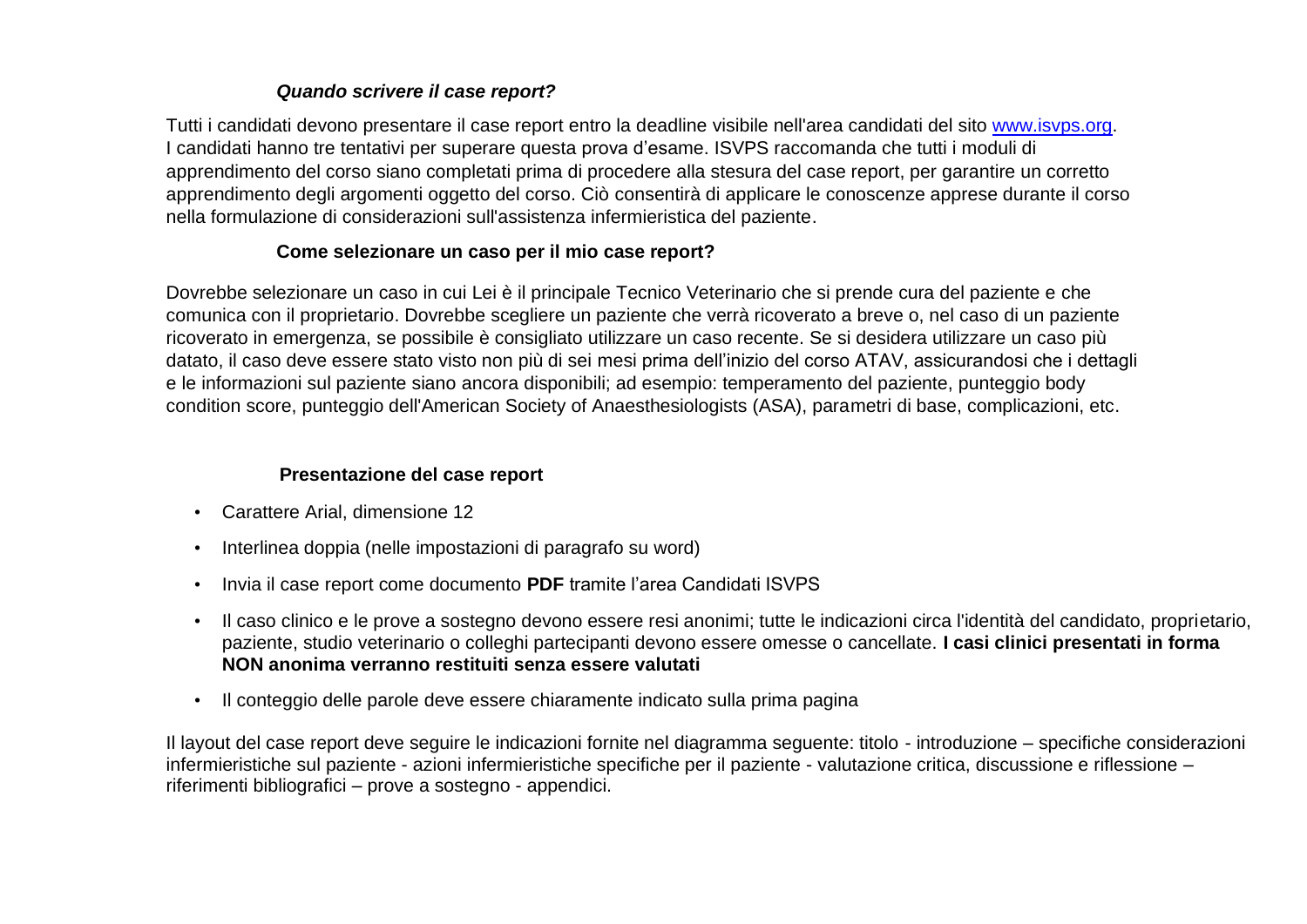# TITOLO

Il titolo dovrebbe descrivere il caso in modo sintetico ed includere: "considerazioni infermieristiche e azioni di assistenza infermieristica" e fare riferimento alla disciplina clinica del Certificate Ad esempio, per un VTCert in Surgical Nursing: "Considerazioni infermieristiche chirurgiche ed azioni di assistenza infermieristica per un cane di razza Bulldog Francese obeso e con aggressività da paura di tre anni, sottoposto ad intervento chirurgico di riparazione del legamento crociato".

# **INTRODUZIONE**

L'introduzione dovrebbe introdurre il caso, includere il segnalamento del paziente (specie, razza, età, sesso, peso) e riassumere brevemente la procedura/malattia/trattamento per cui il paziente è stato ricoverato, dovrebbero essere inclusi i riferimenti bibliografici. Discutere brevemente la procedura effettuata o la condizione trattata, per presentare il caso al lettore; il focus del case report è l'assistenza infermieristica e le considerazioni sul paziente.

#### **SPECIFICHE** CONSIDERAZIONI INFERMIERISTICHE SUL PAZIENTE

Che cos'è una considerazione infermieristica? I Tecnici Veterinari utilizzano il pensiero critico per valutare l'assistenza infermieristica del paziente, formulando giudizi concreti per poter prendere decisioni infermieristiche. Valutando tutte le informazioni note sia sul paziente che sulla situazione/procedura, il Tecnico Veterinario valuta le caratteristiche individuali, le comorbilità e i potenziali rischi del paziente per identificare i fattori infermieristici chiave che vengono presi in considerazione per l'assistenza di questo paziente. Questi fattori infermieristici chiave potrebbero influenzare il modo in cui il paziente dovrebbe essere assistito per la durata del ricovero/procedura/indagine, influenzando quindi la salute/esperienza del paziente e l'esito generale del trattamento.

**SPECIFICHE** CONSIDERAZIONI INFERMIERISTICHE SUL PAZIENTE (continua)

In questa sezione del case report è necessario formulare considerazioni infermieristiche che sono specifiche per questo singolo paziente per la malattia/procedura/trattamento al quale il paziente è sottoposto. Le considerazioni infermieristiche dovrebbero riguardare la "pre procedura" (questo potrebbe includere il ricovero, la gestione di campioni di sangue/il posizionamento del catetere/la valutazione del paziente, la procedura stessa (chirurgia, anestesia, procedura medica, indagini, ecc.) e il "post procedura", ovvero il paziente ricoverato in degenza, la preparazione del paziente per la dimissione. Le considerazioni infermieristiche si concentreranno sui fattori di rischio per il paziente, i parametri che influenzano la prognosi di questo singolo paziente, le comorbidità, i problemi che insorgono, i rischi previsti ecc. Le considerazioni sull'assistenza infermieristica dovrebbero fare riferimento alla fisiologia del paziente e alla sua patologia. La letteratura basata sull'evidenza dovrebbe essere utilizzata per supportare le considerazioni sull'assistenza infermieristica del paziente identificato. Vedi sotto alcuni esempi di cosa includere in questa sezione del case report.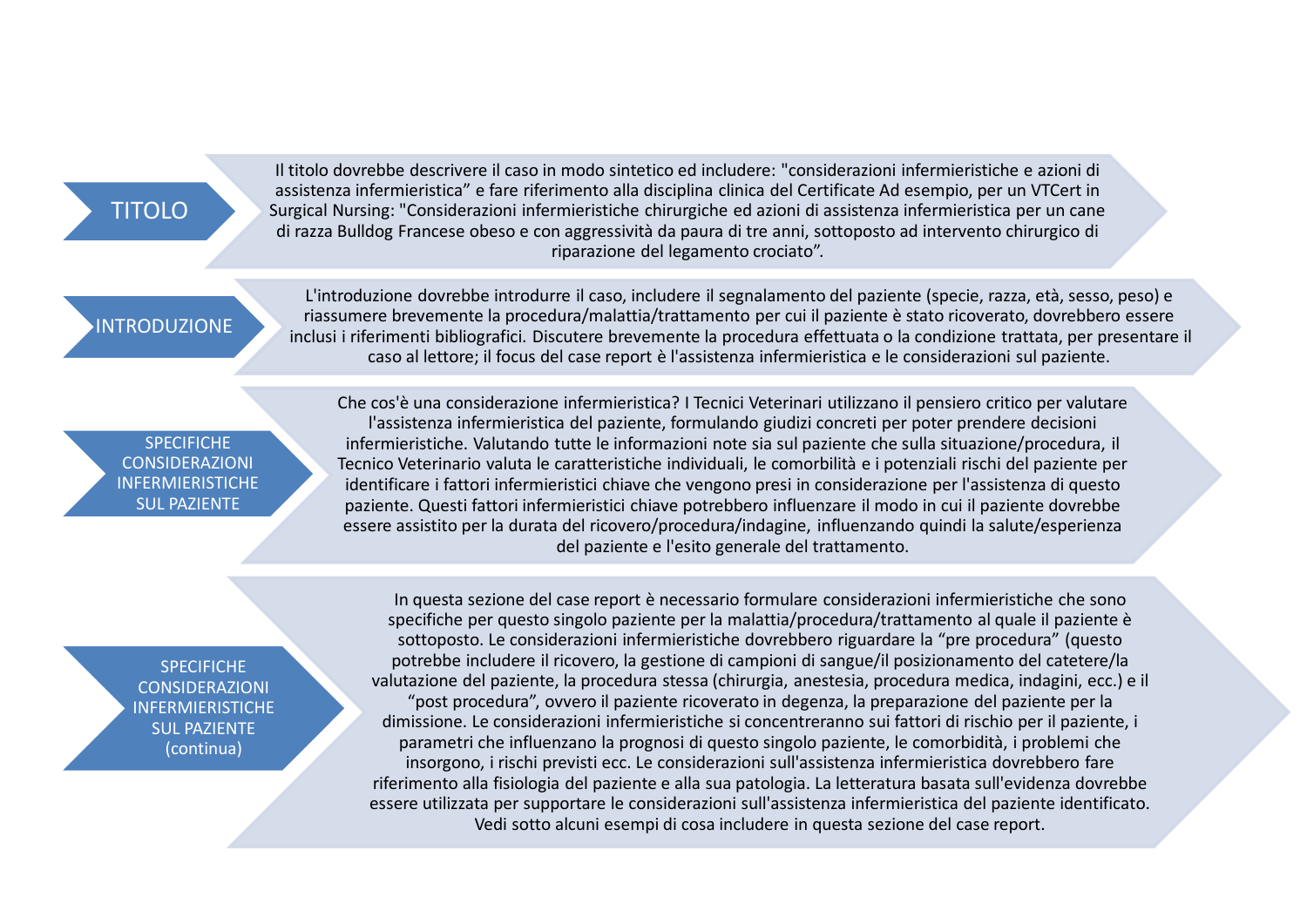AZIONI INFERMIERISTICHE SPECIFICHE PER IL PAZIENTE

Ballantyne (2014) definisce la *cura olistica* del paziente come un'assistenza infermieristica completa e unica, che abbraccia totalmente i bisogni del paziente. Il termine, tratto dall'assistenza infermieristica umana, è stato adattato al settore veterinario e si concentra sull'assistenza focalizzata al paziente. Le azioni di assistenza infermieristica dovrebbero essere descritte, sulla base delle considerazioni infermieristiche discusse nella sezione precedente; descrivendo cosa è stato fatto. Le azioni infermieristiche dovrebbero essere focalizzate sulla prevenzione, riduzione o miglioramento delle complicazioni che potrebbero verificarsi per il paziente, sulla base delle considerazioni specifiche sul paziente, valutando la durata del suo ricovero. Possono essere inclusi farmaci e dosaggio. Le azioni individuali di assistenza infermieristica descritte dovrebbero essere sempre supportate da riferimenti bibliografici in base alla medicina veterinaria basata sull'evidenza. Alcuni esempi di azioni infermieristiche specifiche per il paziente sono la valutazione del peso corporeo, il circuito anestetico appropriato, il supporto ventilatorio, il lettino inclinato, l'aspirazione in caso di rigurgito, il monitoraggio costante della temperatura, il monitoraggio adeguato ai farmaci somministrati, i metodi di raffreddamento della temperatura, ausili di sollevamento appropriati per paziente, sicurezza del personale ecc.

VALUTAZIONE CRITICA, DISCUSSIONE E RIFLESSIONE

Utilizzando la letteratura basata sull'evidenza, in questa parte dell'elaborato, è necessario discutere, giustificare e valutare criticamente le considerazioni infermieristiche effettuate e le azioni intraprese. Dovrebbe essere preso in considerazione il motivo per cui è stato scelto di agire in un certo modo, e che impatto ha avuto sul paziente. Riflettere sulle azioni infermieristiche utilizzando la letteratura basata sull'evidenza; considerare l'impatto sul paziente, l'esito e se si sarebbero potute intraprendere azioni diverse. Queste diverse azioni vanno indicate, valutando quindi anche l'eventuale risultato che si sarebbe potuto ottenere sul paziente, se tali azioni fossero state intraprese. Nell'assistenza infermieristica particolarmente complicata, non tutte le cure e le considerazioni infermieristiche possono essere valutate, discusse a causa del limite di parole del case report, pertanto i candidati dovrebbero includere i punti più significativi. Questa sezione del case report dovrebbe essere una discussione del caso clinico valutativa e riflessiva ma non descrittiva.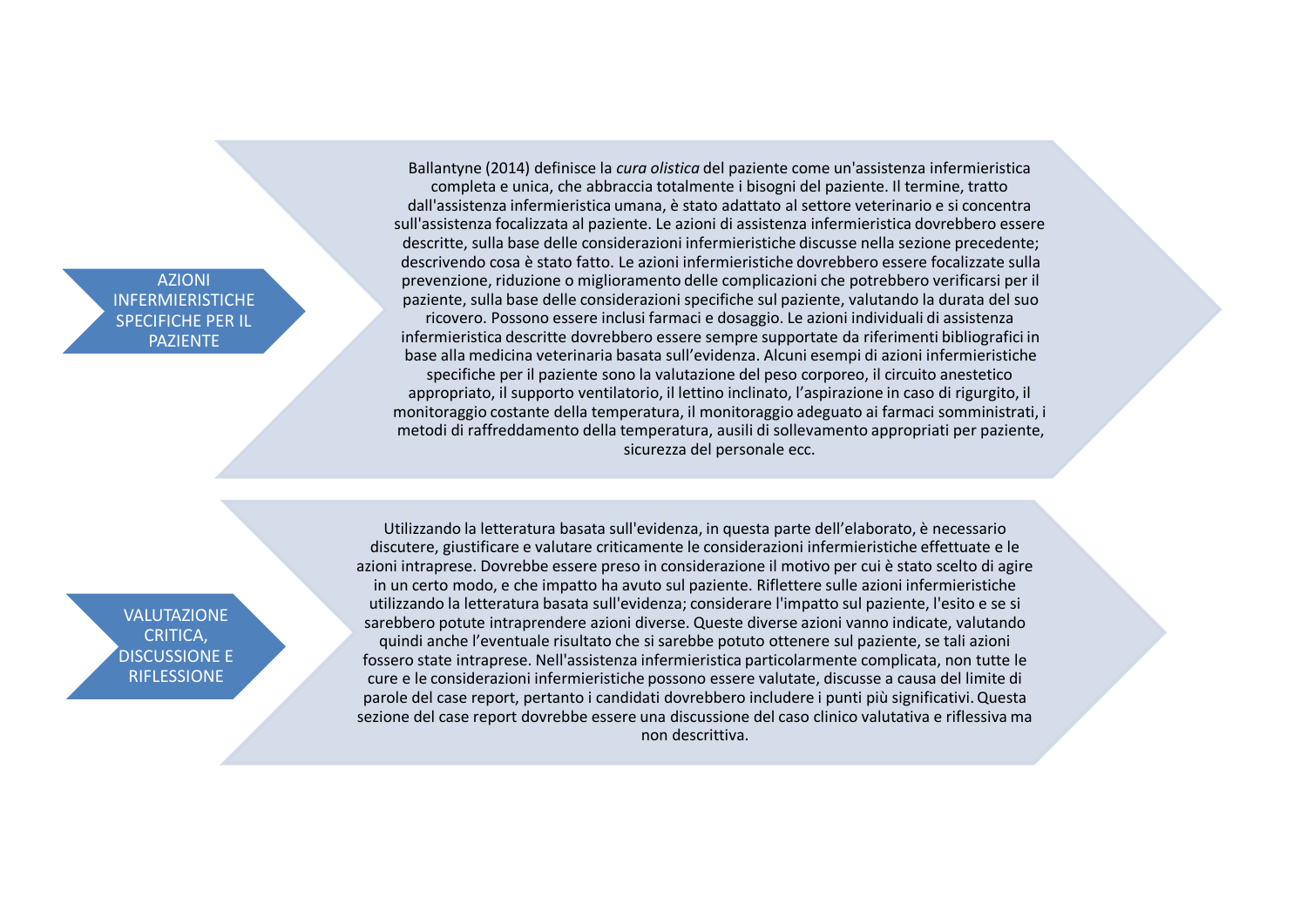RIFERIMENTI **BIBLIOGRAFICI** 

Le indicazioni sui riferimenti bibliografici dovrebbe seguire lo stile Harvard, secondo indicazioni inserite nell'area candidati del sito www.isvps.org . Almeno 15 citazioni dovrebbero essere incluse nel case report e almeno 10 diverse fonti di riferimento utilizzate. Si raccomandano varie fonti di riferimento primarie, ad esempio: riviste peer reviewed, libri di testo, siti web affidabili. Un esempio di un sito web affidabile è l'International Society of Feline Medicine; forum, blog e Wikipedia non sono considerati fonti affidabili. Corsi di sviluppo professionale continuo (CPD)/appunti universitari possono essere utilizzati eccezionalmente, l'uso ripetuto è sconsigliato.

PROVE A **SOSTEGNO** 

Dovrebbero essere inclusi uno, due elementi di prova. L'evidenza a sostegno dovrebbe essere la prova delle considerazioni infermieristiche e delle cure infermieristiche fornite al paziente. A seconda del caso clinico selezionato, esempi di prove a sostegno possono includere ad esempio, la cartella di guarigione del paziente, le registrazioni del monitoraggio anestetico, una lista di controllo preanestesia, le cartelle di ospedalizzazione, le cartelle di monitoraggio di terapia intensiva, pacchetti di cure infermieristiche, piani di assistenza infermieristica, scansioni di radiografie, tabelle di dati del paziente. Tutte le prove a sostegno, devono essere collegate al testo della relazione principale. Tutte le prove a sostegno devono essere rese anonime ed essere incluse come appendici. IMPORTANTE: Se un candidato non include almeno una prova a sostegno, non può essere assegnato un pass al caso clinico.

*APPENDICI* Le prove a sostegno sono incluse come appendici e sono limitate a due fogli in formato A4 e le appendici che non sono menzionate nella relazione del caso non saranno prese in considerazione dall'esaminatore.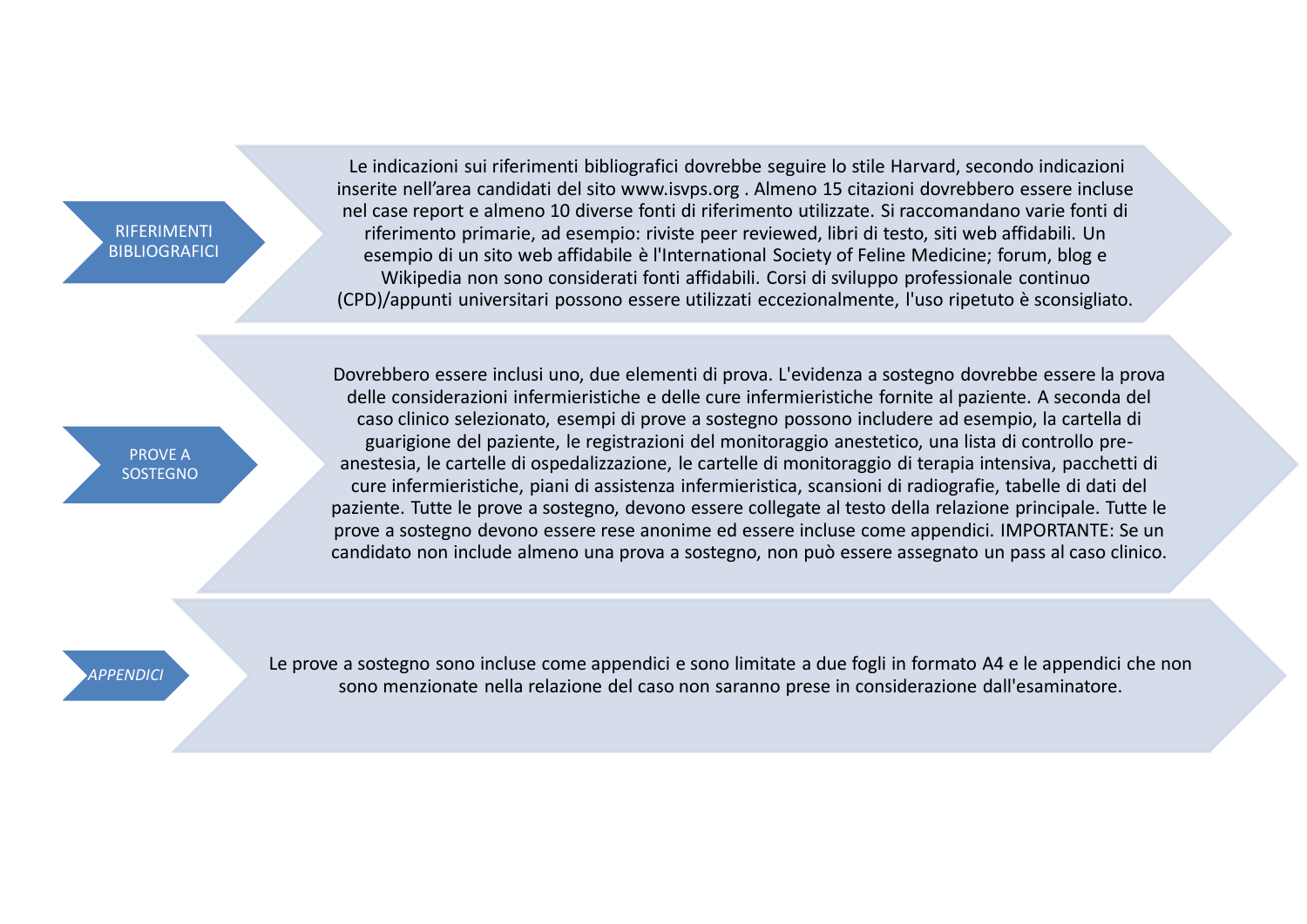# Conteggio delle parole

Il case report dovrebbe avere un **conteggio minimo di 2000 parole e un conteggio massimo di 2500 parole**. Tabelle, figure, appendici ed elenchi di riferimento non sono inclusi nel conteggio delle parole.

# **Stile di scrittura scientifico/accademico**

Il case report dovrebbe essere scritto utilizzando uno stile di scrittura scientifica; a volte noto come stile di scrittura accademico. Questo è uno stile di scrittura tecnico e formale per comunicare informazioni scientifiche al lettore. Il case report dovrebbe essere presentato in modo professionale, evitando termini gergali e colloquiali, utilizzare un approccio scientifico e una terminologia veterinaria, non dovrebbero essere utilizzati elenchi puntati, il testo dovrebbe essere scorrevole e fluente nella lettura. I punti chiave da seguire sono: scrivere in terza persona e seguire le linee guida di scrittura scientifica nell'uso di abbreviazioni, sigle e numeri. Eventuali farmaci e apparecchiature utilizzati devono essere indicati in primo luogo con il nome generico, seguito tra parentesi dal nome/denominazione commerciale e dal nome del produttore: medetomidina (Domitor, Pfizer). Successivamente, fare riferimento al farmaco utilizzando solo il suo nome generico.

# **IMPORTANTE**: **Il case report deve essere scritto seguendo le linee guida, presenti nell'area candidati ISVPS.**

**Formato del case report**: tutti I casi clinici. devono seguire il formato mostrato nello schema (i casi clinici che non rispettano questo schema non verranno corretti dagli esaminatori, non verrà assegnato alcun punteggio e il caso clinico non avrà esito positivo).

# **Per il layout del case report, vedere il diagramma presentato sopra.**

**Considerazioni infermieristiche specifiche del paziente - informazioni extra.**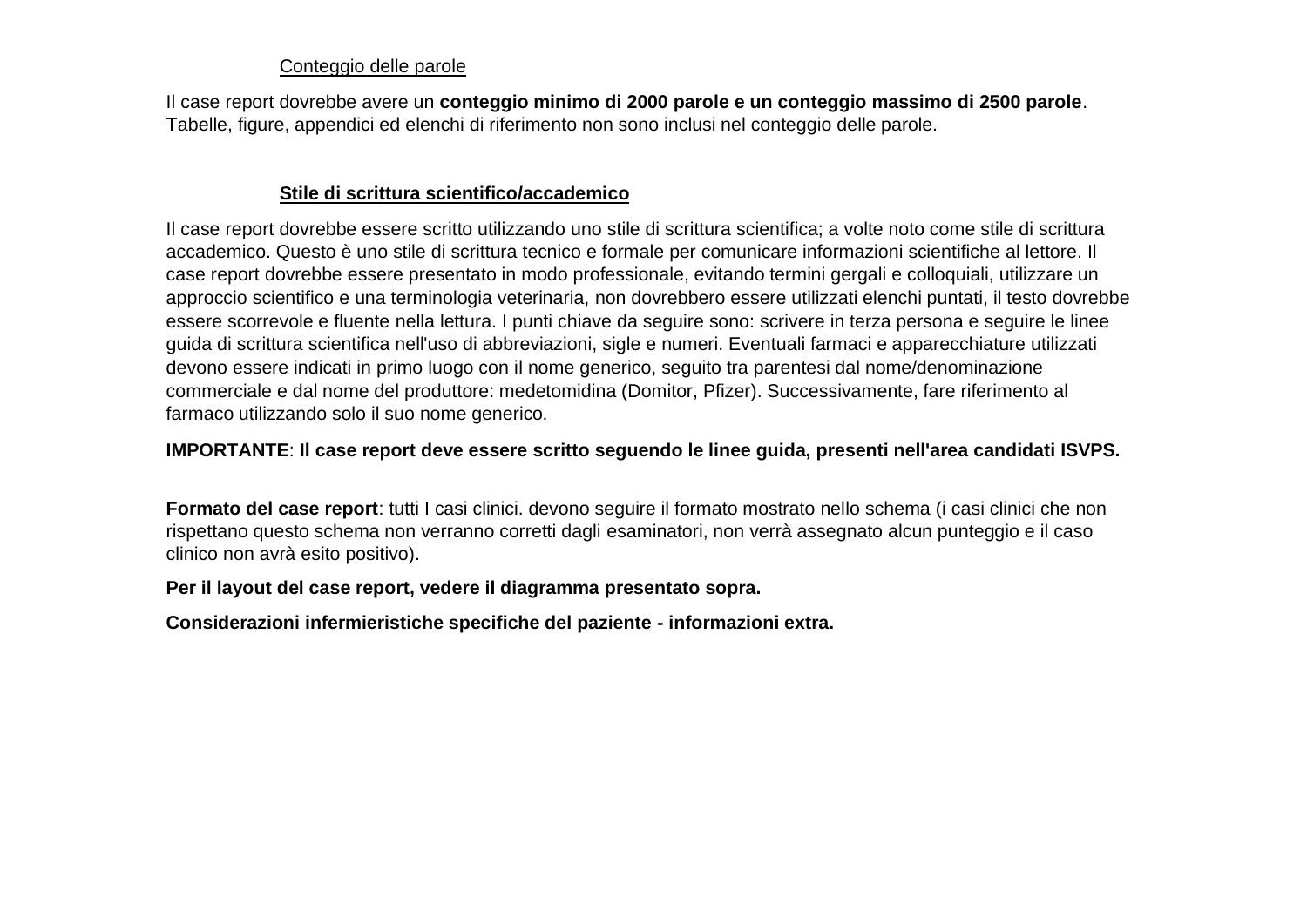Di seguito alcuni argomenti da considerare quando si elaborano le considerazioni sull'assistenza infermieristica specifica di un paziente (questo elenco non è esaustivo):

- per cosa viene ricoverato il paziente?
- quale attrezzatura/materiali sono necessari per questo specifico paziente?
- quali sono i rischi per il paziente durante la procedura/trattamento?
- ci sono ulteriori rischi per questa procedura/ricovero per questo specifico paziente?
- questo paziente ha una patologia sottostante?
- il temperamento del paziente influenzerà il rischio di complicazioni per questo paziente?
- quali potenziali problemi potrebbero svilupparsi per questo paziente?
- questo paziente richiederà una manipolazione o ausili specifici?
- il peso corporeo o le comorbidità del paziente influenzano la sua assistenza infermieristica?
- questo paziente ha problemi alle vie aeree e la respirazione?
- Il body condition score del paziente influenzerà la procedura o l'assistenza infermieristica?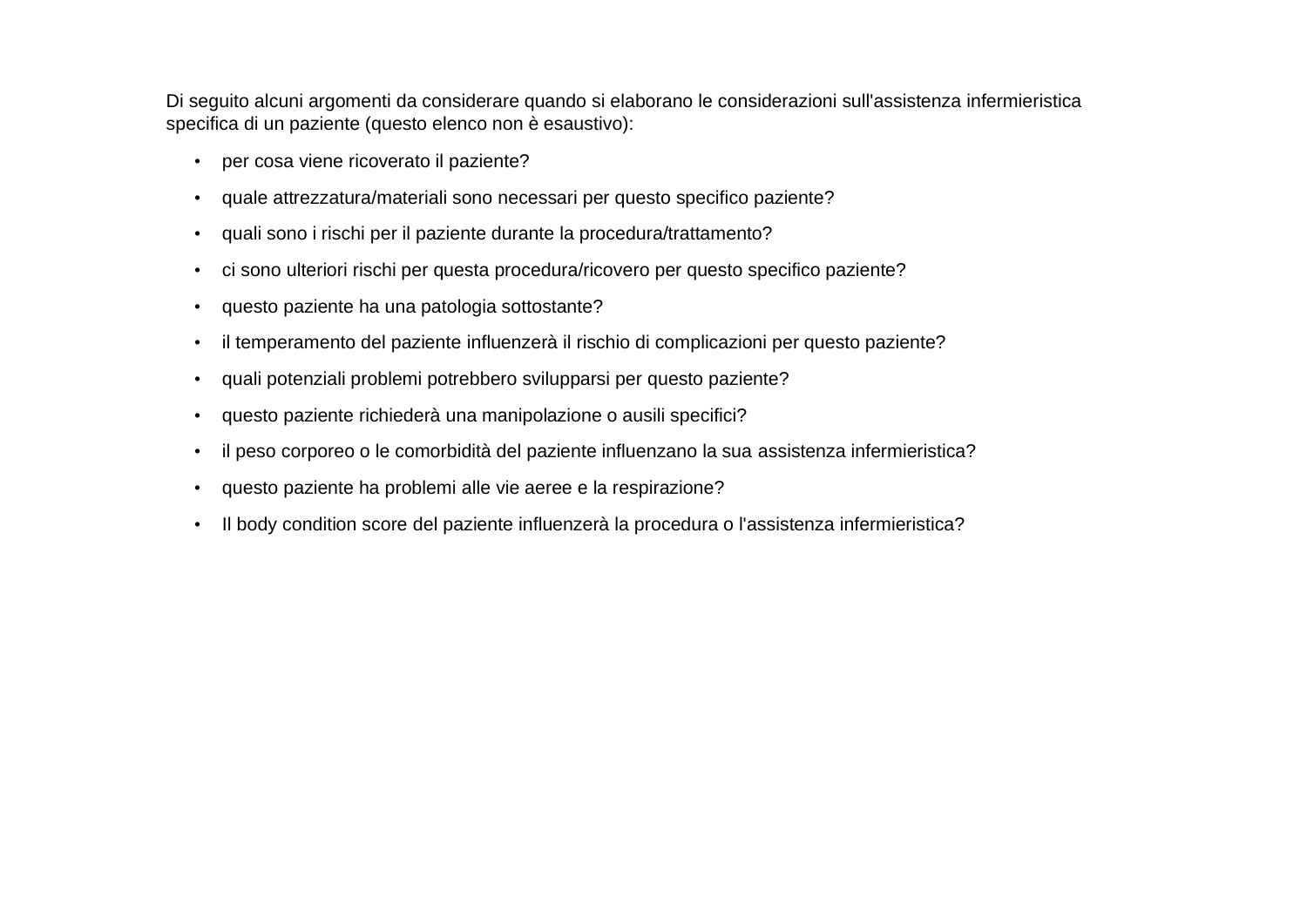Di seguito sono elencate alcune considerazioni specifiche su cui riflettere, a seconda dell'area clinica del *Certificate*.

# **Per Emergency and Critical Care –**

- è consigliato scegliere un caso recente di un paziente che deve essere ricoverato. Che attrezzature/materiali è necessario preparare per questo paziente e PERCHE'? Di quale triage avrà bisogno questo paziente?
- Preparazione apparecchiature per indagini diagnostiche/procedure (esami del sangue, catetere, ecografia, radiografie, ecc.)
- campioni di sangue/urina da processare (comprensivi di tempistiche)
- ossigenazione del paziente
- piano e preparazione analgesia/farmaci di emergenza
- farmaci somministrati e complicazioni/effetti da monitorare
- fluidi endovenosi/sangue per trasfusione
- tempi di monitoraggio
- appropriate apparecchiature di monitoraggio
- azioni infermieristiche per il monitoraggio intensivo
- temperamento del paziente (particolari requisiti di manipolazione/contenzione per la sicurezza del paziente e del personale)
- preparazione alla procedura chirurgica
- posizionamento del paziente e preparazione del box di degenza (si pensi ad artrite, trauma del diaframma, spondilomielopatia cervicale ecc.)